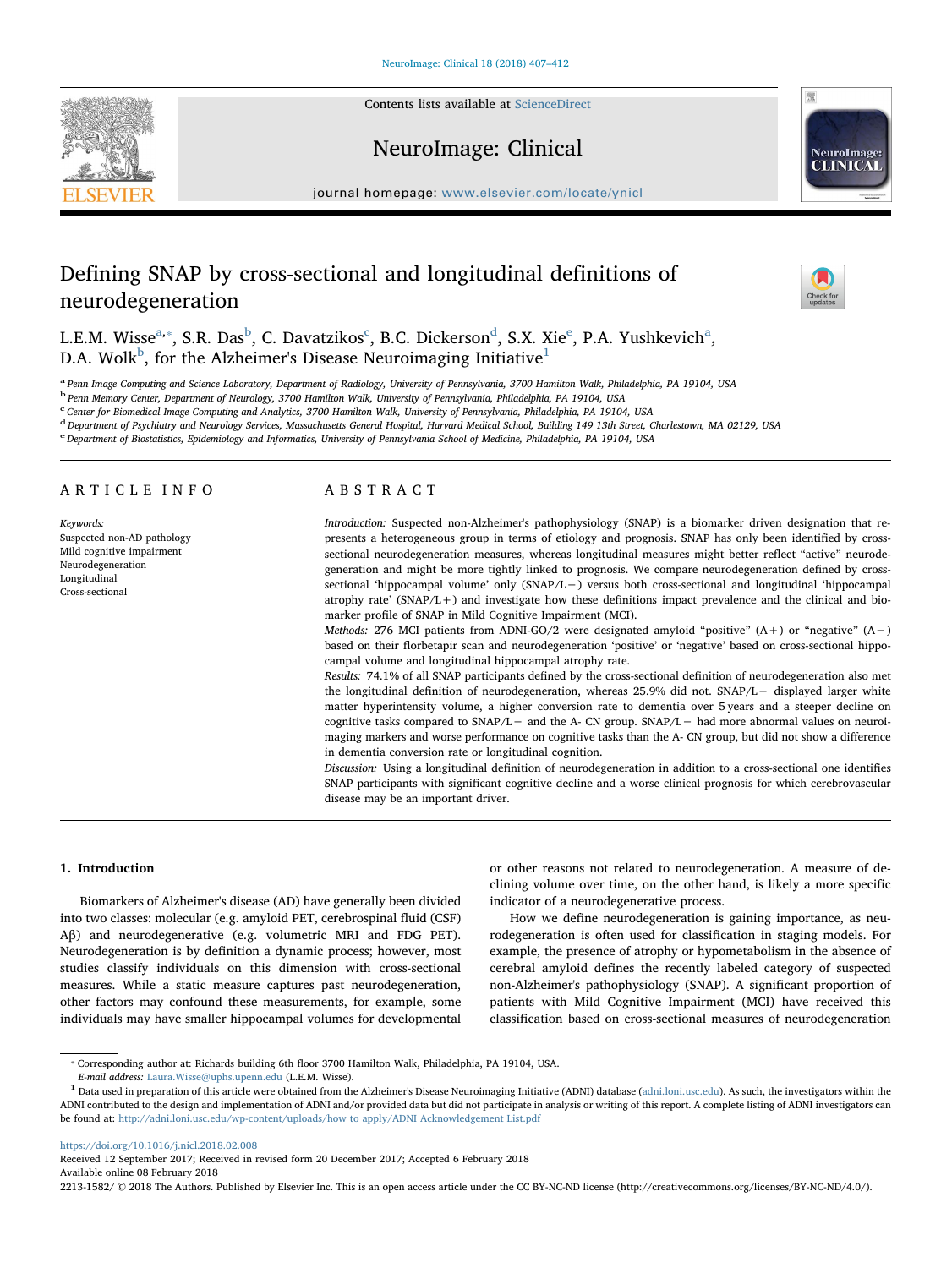([Caroli et al., 2015](#page-5-0); [Petersen et al., 2013](#page-5-1); [Prestia et al., 2013\)](#page-5-2). However, the clinical implication of SNAP-MCI status remains unclear, as previous reports have shown widely varying results with regard to progression to dementia and cognitive decline. The reported progression vary from 0% to 56% in 2–3 years of follow-up [\(Caroli et al., 2015](#page-5-0); [Prestia et al., 2013;](#page-5-2) [Wisse et al., 2015](#page-5-3); [Schreiber et al., 2017\)](#page-5-4) and one study even reported a higher dementia progression rate in SNAP than in an amyloid and neurodegeneration positive, or prodromal AD (pAD), group ([Petersen et al., 2013](#page-5-1)). Similar inconsistent findings are present for cognitive decline in these groups, with some studies showing almost similar cognitive decline in SNAP and pAD [\(Caroli et al., 2015](#page-5-0)), whereas others showed significantly less cognitive decline in SNAP as compared to pAD ([Schreiber et al., 2017;](#page-5-4) [Knopman et al., 2015](#page-5-5); [Chung](#page-5-6) [et al., 2017](#page-5-6)). It is possible that these mixed results are partly attributable to heterogeneity in underlying 'active' neurodegeneration in SNAP, but also in pAD. While extant studies have investigated longitudinal change in neurodegeneration markers in SNAP (([Knopman](#page-5-5) [et al., 2015\)](#page-5-5), also note ([Burnham et al., 2016;](#page-5-7) [Gordon et al., 2016\)](#page-5-8) in CN older adults), no prior study has utilized a longitudinal measure of neurodegeneration to define this group.

We therefore compare cross-sectional evidence of neurodegeneration using hippocampal volume only (L−) versus evidence of both cross-sectional and longitudinal neurodegeneration using hippocampal atrophy rate  $(L+)$  in the classification of MCI patients. As a conceptual study, we aim to examine the impact of these definitions on progression to dementia and cognitive decline. We hypothesize that the SNAP/L+ group will be enriched in individuals with a higher rate of progression to dementia and more cognitive decline than the SNAP/L− group. Additionally, we compare these groups on a number of biofluid and imaging markers aiming to gain understanding in the underlying pathology, e.g. the role of subthreshold amyloid or vascular pathology. We hypothesize that these groups have different biomarker profiles reflecting differences in the presence of more rapid neurodegeneration.

## 2. Materials and methods

## 2.1. Participants

We used data from ADNI-GO/2 (see Supplementary material) from 276 MCI participants with florbetapir and MRI scans at baseline and within 7–18 months after.

To establish cut-off points for neurodegenerative measures, we used data from amyloid positive  $(A+)$  participants (see Group definitions) with AD dementia for whom a baseline and follow-up (7–18 months after baseline) MRI scan were available ( $n = 66$ ). Additionally, amyloid negative (A−) cognitively normal older adults with MRI scans at these points ( $n = 76$ ) were used as a reference for the analyses in the different SNAP- and pAD-defined groups.

The study was approved after ethical review of each site's local review board and all participants provided informed written consent.

## 2.2. Imaging and biofluid markers

For hippocampal volume, baseline 3T T1-MRI scans were used. Hippocampal volume was measured using a previously published multiatlas segmentation method [\(Wang et al., 2011](#page-5-9)). Hippocampal atrophy rates were computed with an unbiased deformation-based morphometry technique (described in ([Yushkevich et al., 2010](#page-5-10))) that measures change in hippocampal volume between baseline and follow-up MRI. See details in Supplementary material. Hippocampal volume at baseline was corrected for intracranial volume (ICV), obtained as described below. The difference in hippocampal volume between the two time points was expressed as percentage volume loss per year. An average over the two hemispheres was used for both measures.

ICV, white matter hyperintensity (WMH) volume, standardized uptake value ratio (SUVR) for the florbetapir and FDG-PET images,

SPARE-AD (Spatial pattern of Abnormality for Recognition of Early AD) – an index derived from imaging data to quantify brain atrophy patterns typical of AD [\(Davatzikos et al., 2009](#page-5-11)), APOE-ɛ4 carrier status and CSF levels of Aβ42 came from publicly available processed data on the ADNI website. See Supplementary material for details.

#### 2.3. Clinical and neuropsychological assessment

The Clinical Dementia Rating sum of boxes score [\(Morris, 1993](#page-5-12)) was obtained for all subjects during screening and diagnosis up to 5 years after baseline was analyzed. All participants underwent the Mini Mental Status Examination (MMSE) ([Folstein et al., 1975\)](#page-5-13) and tests of specific cognitive domains at baseline. A composite score was calculated for delayed recall, based on the 5- and 30-min trial of the Auditory Verbal Learning Test [\(Rey, 1964](#page-5-14)) and the Delayed Recall Task of the Alzheimer's Disease Assessment Scale-Cognitive ([Rosen et al., 1984](#page-5-15)). Given the potential role of vascular disease in SNAP and its potential impact on executive functioning, we also examined the Trail Making Test B (TMT-B), which was log-transformed before conversion to z-score and inverted so that lower values represent worse performance. Z-scores were calculated using the means and standard deviations of the A- CN group at baseline. We also analyzed change over time using data from the 1, 2, 3 and 4 year visits.

# 2.4. Group definitions

Amyloid status was defined by a florbetapir SUVR value of 1.11 ([Landau et al., 2012](#page-5-16)). Neurodegeneration status was defined by two different measures: baseline hippocampal volume (corrected for ICV) and annual hippocampal atrophy rate. As done previously ([Petersen](#page-5-1) [et al., 2013;](#page-5-1) [Jack Jr et al., 2012](#page-5-17); [Knopman et al., 2013](#page-5-18)), the cut-off point for the cross-sectional measure was obtained by taking the 90th percentile of the A+ participants with AD dementia. The 90th percentile for the longitudinal measure provided a cut-off point of −0.22, which is not reflective of active neurodegeneration. We therefore chose a stricter cut-off point at the 80th percentile. A cut-off point of 2044 mL for ICV-corrected hippocampal volume and −0.80%/year for hippocampal atrophy rate was established with this approach.

## 2.5. Statistical analyses

Cross-sectional cognitive and biomarker profile for the differentially defined SNAP groups was analyzed using analyses of variance for normally distributed data, Mann-Whitney U tests for non-normally distributed data and Pearson  $\chi^2$  tests for categorical data. In a second analysis, we corrected for age, gender and education for the cognitive tests in cases where there was a significant group difference. Moreover, we performed linear mixed-effects models ([Laird and Ware, 1982](#page-5-19)) with group, time and a group\*time interaction term to assess a group difference in cognitive decline over time. The fixed effects in the mixedeffects model included the above three terms and covariates (the specific cognitive task at baseline, age, gender and education). Subjectspecific random intercept and slope for time were included in the mixed-effects model to account for correlations among repeated measures of the cognitive outcomes.

#### <span id="page-1-0"></span>3. Results

## 3.1. Cross-sectional characterization of the SNAP groups

#### 3.1.1.  $SNAP/L - vs SNAP/L +$

Fifty-five MCI patients were considered SNAP with 25.9% receiving this designation based on only the cross-sectional measure (SNAP/L−) and 74.1% also meeting the longitudinal definition of neurodegeneration (SNAP/L+) ([Table 1\)](#page-2-0). SNAP/L− had a larger percentage of males, more years of education both at a trend level, and, interestingly, a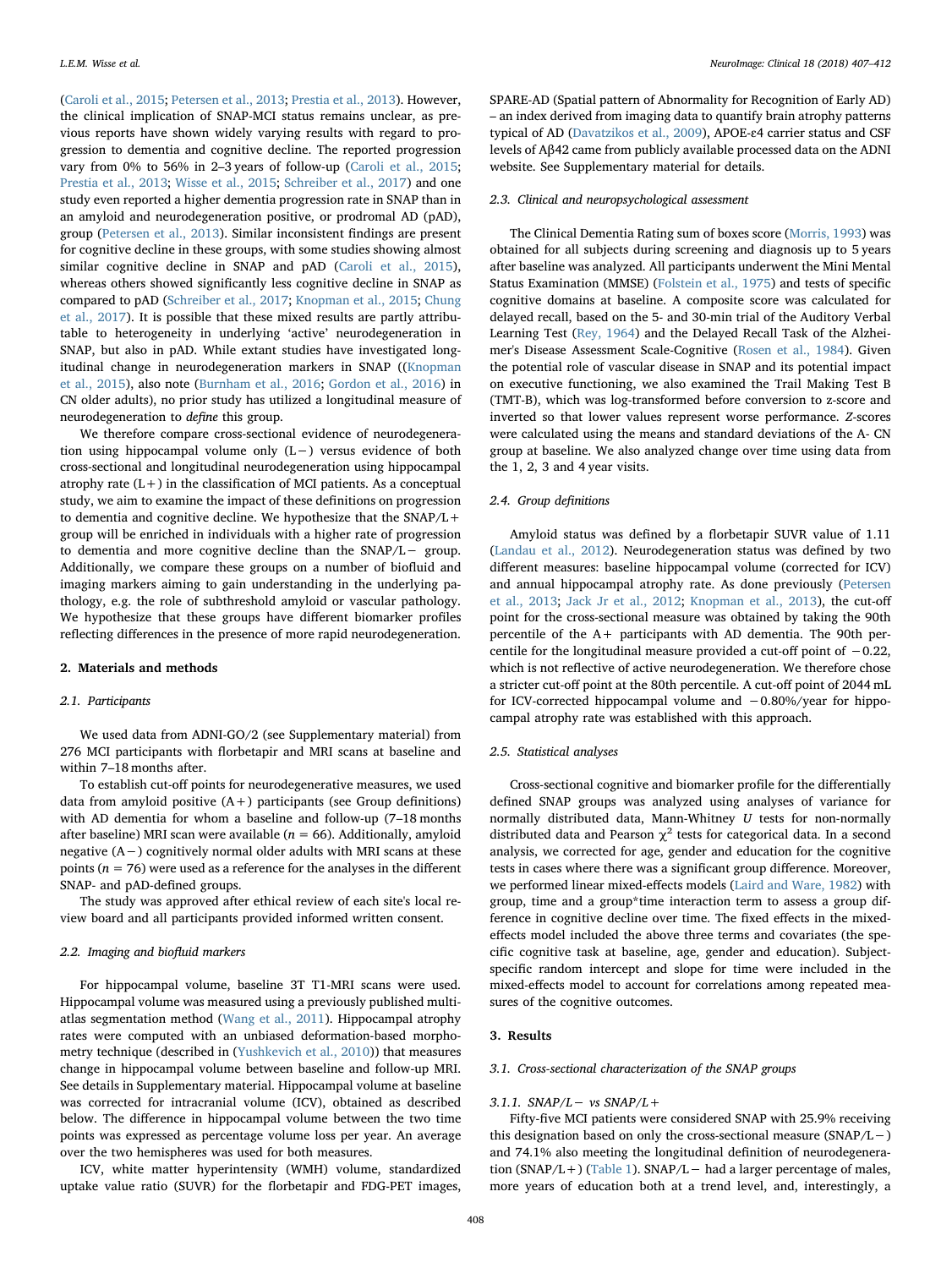#### <span id="page-2-0"></span>Table 1

Description of the two SNAP groups.

|                                         | $SNAP/L -$              | $SNAP/L +$     | A- CN group   |
|-----------------------------------------|-------------------------|----------------|---------------|
| Number (%)                              | 14 (25.9%)              | 40 (74.1%)     | 76            |
| Age (years)                             | 71.6(7.6)               | 74.0 (6.8)     | 72.4(6.0)     |
| Gender (% men)                          | 12 $(85.7\%)^{a^*,b^*}$ | 23 (57.5%)     | 45 (59.2%)    |
| Education (years)                       | 17.7 $(2.0)^{a^*}$      | 16.3(2.6)      | 16.9(2.6)     |
| $APOE-ε4$ (%)                           | 6 $(42.9)^{a,b}$        | 6(15.0)        | 13(17.1)      |
| $HV$ (mL)                               | 1769 $(210)^{b}$        | $1743 (249)^c$ | 2126 (230)    |
| HV rate (%/year)                        | $1.02$ $(2.27)^{a,b}$   | $-2.90$        | $-1.31(1.66)$ |
|                                         |                         | $(2.07)^c$     |               |
| Follow up time MRI (days)               | 317 (95)                | 330 (89)       | 304 (96)      |
| $F\text{DG-PET}^{\lozenge}$             | $-0.14(1.12)$           | $-0.39$        | 0.00(1.00)    |
|                                         |                         | $(0.89)^c$     |               |
| SPARE-AD score                          | $-0.65(1.00)^{b}$       | $-0.41$        | $-1.34(0.46)$ |
|                                         |                         | $(1.00)^c$     |               |
| Florbetapir (SUVR)                      | 1.02(0.04)              | 1.00(0.06)     | 1.01(0.05)    |
| CSF $A\beta$ pg/mL                      | $207(45)^{b}$           | $205(40)^c$    | 236 (27)      |
| $WMH^{\circ}$                           | $-0.10$ $(1.22)^{a}$    | $-0.86$        | 0.00(1.00)    |
|                                         |                         | $(0.89)^c$     |               |
| MMSE score                              | 27.4 $(1.7)^{a,b}$      | $28.5(1.5)^c$  | 29.2(1.1)     |
| Delayed memory at baseline <sup>0</sup> | $-1.22$ $(1.02)^{b}$    | $-1.11$        | 0.00(1.00)    |
|                                         |                         | $(1.15)^c$     |               |
| $TMT-B^{\lozenge}$                      | $-0.78$ $(1.04)^{b}$    | $-0.91$        | 0.00(1.00)    |
|                                         |                         | $(0.78)^c$     |               |
| <b>CDR SUM</b>                          | $1.5(0.7)^{b}$          | 1.3 $(0.7)^c$  | 0.0(0.1)      |
| Conversion to dementia over             | 0(0)                    | $5(12.5)^c$    | 2(2.6)        |
| 5 years $(\% )$                         |                         |                |               |

Significant differences between: a) SNAP/L- and SNAP/L+; b) SNAP/L- and A- CN group; c) SNAP/L + and A- CN group  $p < 0.10$ ;  $\delta$  z-score. Results reported in the table are not corrected for age, gender and education (for the cognitive tasks), see the [Results](#page-1-0) section for corrected results.

SNAP = suspected non-AD pathology; L−/+ = neurodegeneration negative/positive as defined by a longitudinal measure; A- = amyloid negative; CN = cognitively normal; HV = hippocampal volume; FDG-PET = Fludeoxyglucose Postron Emission Tomography; SPARE-AD = Spatial Pattern of Abnormality for Recognition of Early Alzheimer's Disease;  $SUVR = standardized$  uptake value ratio:  $CSF = cerebrospinal$  fluid;  $WMH = white$ matter hyperintensity; MMSE = Mini Mental Status Examination; TMT = Trail Making Test; CDR = Clinical Dementia Rating.

higher percentage of APOE-ɛ4 carriers. SNAP/L+ by definition showed a higher atrophy rate than SNAP/L− and was also characterized by a larger WMH volume. The groups did not differ on any of the other neuroimaging biomarkers, including baseline hippocampal volume. With regard to clinical and cognitive status, the groups did not differ except for a slightly lower MMSE score in the SNAP/L− group.

### 3.1.2. SNAP vs A- CN

SNAP/L− had a larger percentage of males, at a trend level, and APOE-ɛ4 carriers than A- CN, smaller hippocampal volume, by definition, higher SPARE-AD score (higher is more abnormal) and lower CSF Aβ values. The atrophy rate in SNAP/L− was, interestingly, less than in A- CN. Additionally, compared to A- CN, SNAP/L− performed worse on the selected cognitive tasks. SNAP/L+ was not different from A- CN with regard to demographics, but showed more abnormal values on most of the biomarkers, including FDG-PET and WMHs, and worse performance on all selected cognitive tasks. Notably, neither group differed from A- CN on florbetapir SUVR.

Correcting above analyses for age, gender, and education (for the cognitive tasks) did not notably change the results.

## 3.2. Longitudinal characterization of the SNAP groups

# 3.2.1. SNAP groups vs each other and A- CN

 $SNAP/L+$  qualitatively, though not significantly, has a higher, although modest, conversion rate (12.5% versus 0.0%), which is significantly different from A- CN (and at a trend level after correcting for age and gender; [Table 1](#page-2-0)). Although we found no significant differences between the two SNAP groups, SNAP/L+ trended towards more decline on the MMSE and delayed memory as compared to SNAP/L−

([Fig. 1\)](#page-3-0). SNAP/L− did not differ from A- CN, whereas SNAP/L+ showed a steeper increase on the CDR and a steeper decline on the MMSE and delayed memory, but not the TMT-B ([Fig. 2](#page-3-1)).

# 3.2.2. SNAP vs second reference group MCI A-C-L-

We also compared the two SNAP groups to those MCI patients who were amyloid negative without evidence of neurodegeneration using either measures (Amyloid Negative, Cross-sectional neurodegeneration negative and Longitudinal neurodegeneration negative; A-C-L-), as a second reference group ( $n = 44$ ; mean age = 67.3  $\pm$  7.0 years; 40.9% male; mean MMSE =  $28.9 \pm 1.1$ ). There were no differences between A-C-L- and SNAP/L-, except for CDR-SB which was due to a significant decrease in CDR-SB in A-C-L- (i.e. improvement) as compared to SNAP/ L- (Supplementary Fig. 1). SNAP/L+ displayed a significantly steeper increase on the CDR-SB, decline on the MMSE and, at a trend level, on delayed recall as compared to A-C-L- (Supplementary Fig. 2). No differences were found for the TMT-B.

# 3.3. Cross-sectional and longitudinal characterization of the pAD groups

# 3.3.1. Cross-sectional characterization

pAD was defined as A+ with evidence of neurodegeneration [either cross-sectional alone (pAD/L−) or both cross-sectional and longitudinal (pAD/L+) evidence of neurodegeneration]. pAD/L+ and pAD/L− do not differ on any of the biomarkers, nor on any of the cognitive tasks, with the notable exception of a higher score on the CDR-SB, a higher percentage of APOE-ɛ4 carriers, both at a trend level, a higher atrophy rate, by definition, and smaller hippocampal volume in pAD/L+ (Supplementary Table 1). Both pAD groups differ significantly from the A- CN group on all neuroimaging and biofluid markers and all cognitive tasks. Correcting above analyses for age, gender, and education (for the cognitive tasks) did not notably change the results.

## 3.3.2. Longitudinal characterization

pAD/L+ displayed a significantly higher conversion rate (55.8% versus 26.3%; also after correcting for age and gender), a significant steeper increase in CDR-SB and a slightly steeper decline at a trend level delayed recall than pAD/L- (Supplementary Fig. 3). Both groups show a significantly worse prognosis than the A- CN group with regard to conversion to dementia (also after correcting for age and gender), the CDR-SB and all selected cognitive tasks, except for the comparison of the pAD/L− group with the A- CN group for delayed recall which reached a trend level.

# 3.4. Comparison of SNAP and pAD groups on longitudinal cognition

### 3.4.1. Comparison of the SNAP/L− and pAD/L− groups

The pAD/L− shows a significantly steeper increase on the CDR-SB and a steeper decline on MMSE and TMT-B, as well as a trend level on delayed recall as compared to the SNAP/L−, indicating worse progression in the context of amyloid even in the absence of longitudinal neurodegeneration.

# 3.4.2. Comparison of the SNAP/L + and  $pAD/L +$  groups

The  $pAD/L+$  shows a significantly steeper increase on the CDR-SB and a steeper decline on all cognitive tests as compared to the SNAP/L +, again, indicating worse progression in the context of amyloid.

## 4. Discussion

We showed that approximately 3/4 of the subjects with SNAP, defined according to a cross-sectional neurodegeneration measure of hippocampal volume, also met our criteria of neurodegeneration based on a longitudinal measure of hippocampal atrophy rate while 1/4 did not. Further examination of these two groups showed that both had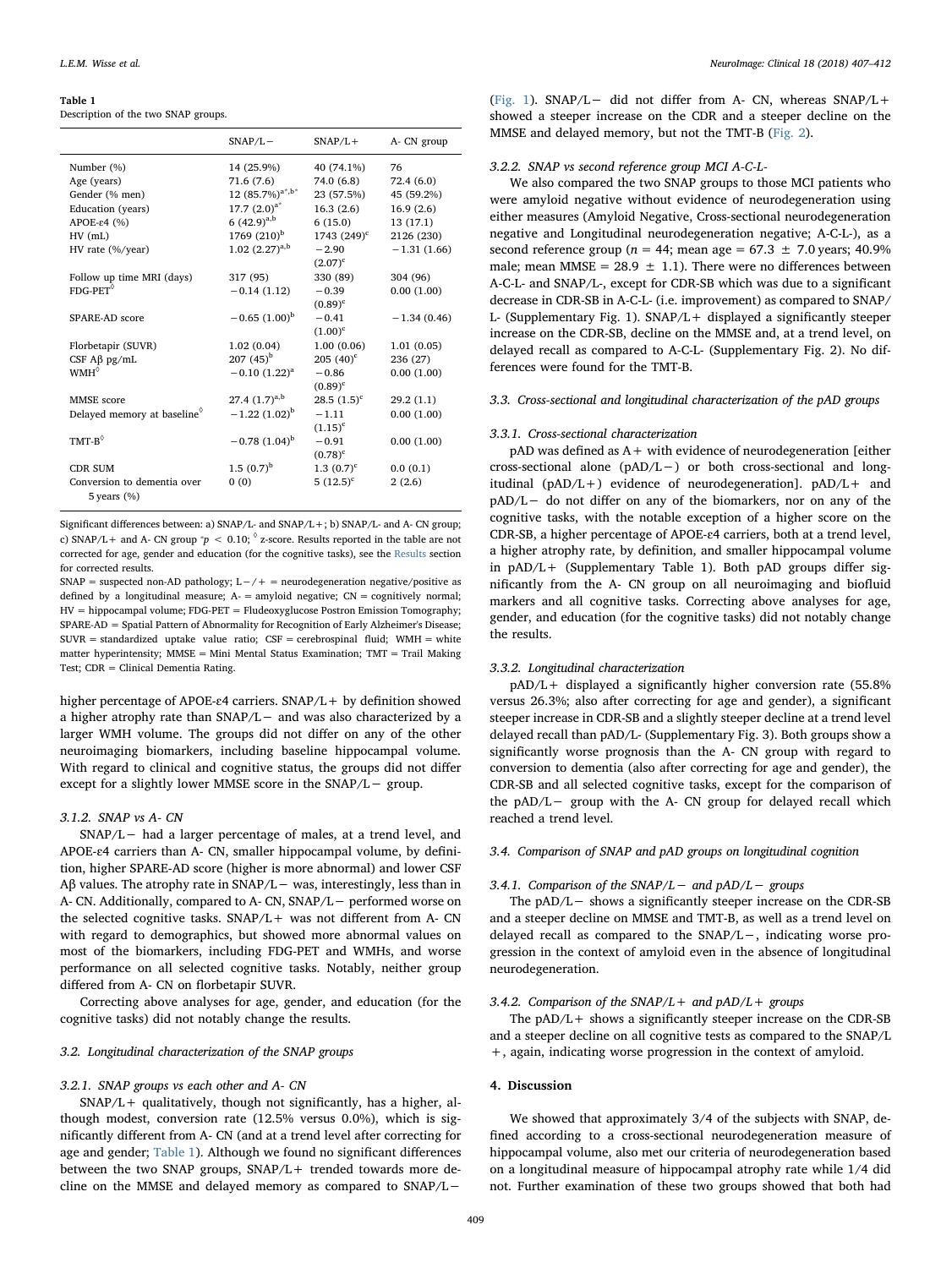<span id="page-3-0"></span>

Fig. 1. Comparison of longitudinal performance of the SNAP/L− and SNAP/L+ group on the CDR-SB, MMSE, delayed recall and TMT-B. The group\*time interactions reached a trend level for MMSE and delayed recall (p = 0.0501). SNAP/L-/+ = Suspected Non-Alzheimer's pathophysiology with or without additional longitudinal evidence of neurodegeneration; CDR-SB=Clinical Dementia Rating Sum of Boxes; MMSE = Mini Mental Status Examination; TMT-B = Trail Making Test B.

<span id="page-3-1"></span>

Fig. 2. Comparison of longitudinal performance of the MCI SNAP/L+ and CN A- group on the CDR-SB, MMSE, delayed recall and TMT-B. The group\*time interactions reached significance for CDR-SB, MMSE and delayed recall. SNAP/L + = Suspected Non-Alzheimer's pathophysiology with additional longitudinal evidence of neurodegeneration; CN A-= Amyloid negative Cognitively Normal older adults; CDR-SB = Clinical Dementia Rating Sum of Boxes; MMSE = Mini Mental Status Examination; TMT-B = Trail Making Test B.

abnormal values on other cross-sectional neurodegeneration biomarkers, as well as cognitive impairment as compared to the A- CN group. However, SNAP/L+ had a larger WMH volume as compared to the SNAP/L− group and the A- CN group. Most importantly, SNAP/L+ had a worse prognosis with a higher conversion rate and steeper decline on cognitive tasks. The SNAP/L− group showed no differences in terms of conversion rate or cognitive decline as compared to the A- CN group.

# 4.1. Snap

As has been pointed out previously, SNAP is likely a heterogeneous group with regard to their etiology (e.g. ([Mormino et al., 2016\)](#page-5-20)). This heterogeneity is reflected in the wide range of reported outcomes in those with SNAP-MCI ([Caroli et al., 2015](#page-5-0); [Prestia et al., 2013](#page-5-2); [Wisse](#page-5-3) [et al., 2015](#page-5-3); [Schreiber et al., 2017\)](#page-5-4). We hypothesized that utilizing a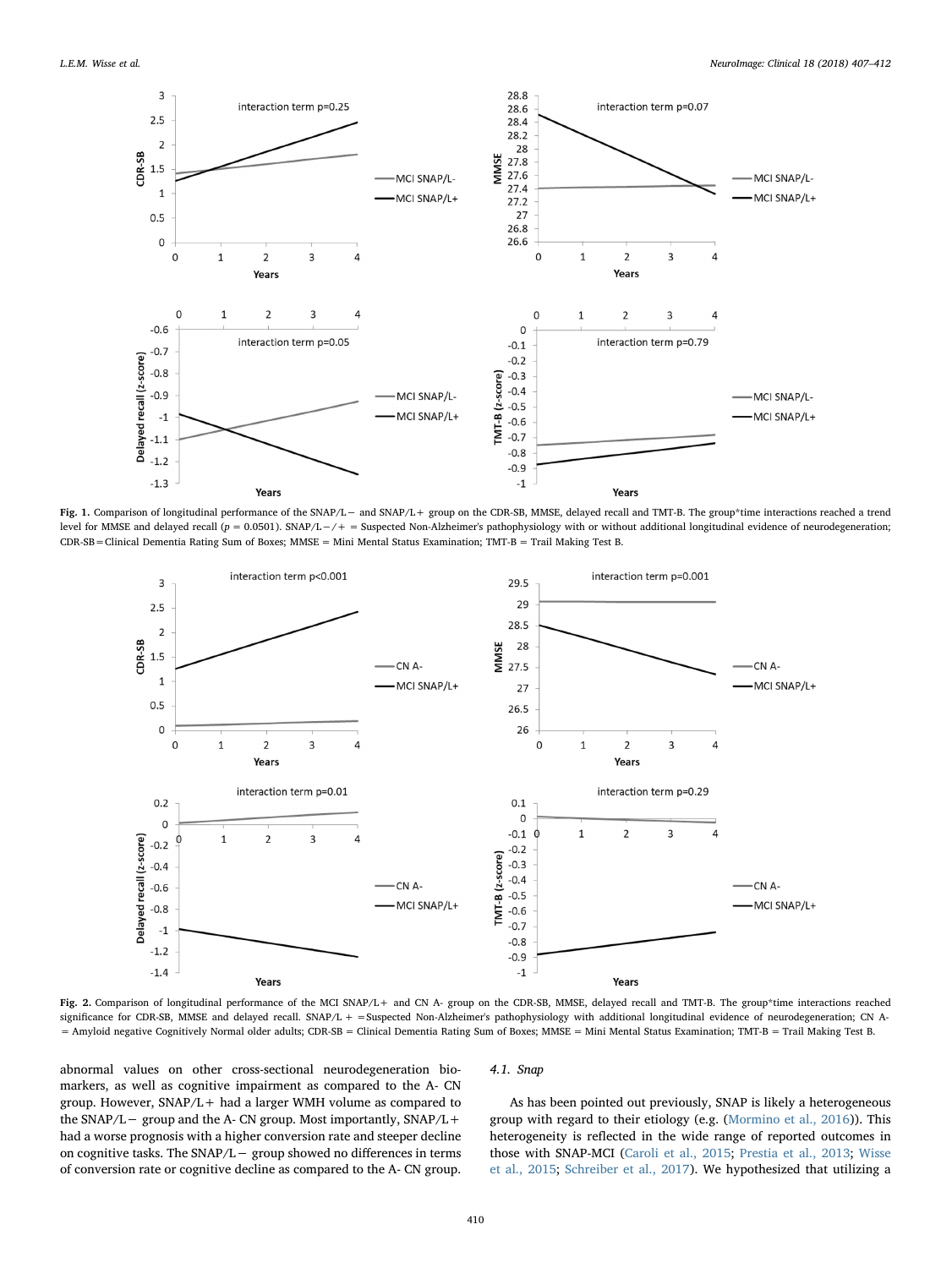longitudinal definition of neurodegeneration in addition to a crosssectional one might partly explain this observed heterogeneity. Indeed the SNAP/L+ group had a poorer prognosis while there was no clear difference between SNAP/L− and the A- CN group. This may indicate that part of the "noise" in the SNAP construct may be due to individuals who do not have evidence of 'active' neurodegeneration and their structural abnormalities (e.g. small hippocampi) may be related to developmental factors or slow aging effects that may have made their memory vulnerable to fall within the MCI category (see below). In that context, this group would not be expected to demonstrate clinical progression beyond that of controls, as was observed. Alternatively,  $SNAP/L+$  likely represents a group with a more pathological, or active, process and would be expected to be at greater risk for clinical progression. This distinction supports the potential added value of using a dynamic measure of neurodegeneration in addition to a cross-sectional one in staging models (see ([Jack Jr et al., 2016](#page-5-21))). Alternatively, these findings also may support the idea that one neurodegeneration measure serves as confirmatory test for the other and that having positivity for both is the most rigorous way of testing neurodegeneration with the least likelihood of false positives. It is worth noting that FDG-PET values were also abnormal in  $SNAP/L +$ , but less so in the  $SNAP/L$ - group. While this difference was not significant, it may suggest that FDG-PET may be somewhat sensitive to individuals with active neurodegeneration as measured by longitudinal hippocampal atrophy rate.

Besides the impact of using these cross-sectional and longitudinal neurodegeneration definitions on outcomes, we also aimed to gain understanding in the potential underlying etiology of SNAP. Interestingly, the SNAP/L+ group had significantly more WMHs compared to the SNAP/L− group. Although cause and consequence cannot be disentangled here, it seems likely that cerebrovascular disease is a major driver of the ongoing hippocampal atrophy and cognitive decline observed in this group. In a posthoc correlation analysis, we found an association of WMHs with hippocampal atrophy rate in A-MCI patients ( $r = 0.25$ ,  $p = 0.01$ ; for A+ MCI patients:  $r = 0.03$ ,  $p = 0.76$ ), indeed confirming this hypothesis. It would be interesting to see if future larger studies can replicate this finding with other measures of cerebrovascular disease or the degree to which there is a pattern of atrophy that can be distinguished from a more typical one of prodromal AD. Finally, a hint of lower levels of CSF Aβ can be observed with both measures of neurodegeneration as compared to the A- CN group. However, this difference with the A- CN group was not observed for the other measure of amyloid, florbetapir, and it is therefore unclear what the significance is of this finding. Previous findings on the role of subthreshold amyloid in SNAP have also not been straightforward ([Wisse et al., 2015](#page-5-3); [Mormino et al., 2016;](#page-5-20) Mormino [et al., 2014;](#page-5-22) [Vos](#page-5-23) [et al., 2016](#page-5-23)).

Given that neurodegeneration is generally conceptualized as a dynamic process, what is the explanation for the SNAP group that only showed abnormality on the cross-sectional measure? One possibility is that they simply had developmentally smaller hippocampal volumes which crossed the threshold of abnormality in the context the "normal" volume loss associated with aging. This may make these individuals more susceptible to age-associated memory decline. Alternatively, this group may have experienced previous neuronal injury or a very slow rate of neurodegeneration that – given the relatively short imaging follow-up period (mean  $\sim$ 317 days) – resulted in our longitudinal measure being insensitive. Such a slow rate of progression may be consistent with the hippocampal neurodegeneration expected with primary age-related tauopathy ([Jack Jr., 2014](#page-5-24)) in which neurofibrillary tangle pathology is thought to accumulate at a slower rate than in the setting of cerebral amyloidosis. Tau PET imaging will ultimately be helpful in determining if those with smaller cross-sectional hippocampi are more likely to have tangle pathology in the absence of amyloid. Although it should be noted that one recent study did not find elevated tau levels in CN SNAP participants measured with AV-1451 PET ([Mormino et al., 2016](#page-5-20)). It seems unlikely that vascular pathology

explains the neurodegeneration and memory impairments in this group given the normal values on this marker. Interestingly, this group also had a surprisingly high rate of APOE-ɛ4 carriers, which has been associated with smaller hippocampi even in young adults ([O'Dwyer et al.,](#page-5-25) [2012\)](#page-5-25), potentially supporting a developmental hypothesis. With regard to the amyloid markers, in this group also a hint of lower CSF Aβ levels was observed as compared to the A- CN group, but with normal florbetapir levels. It therefore remains to be determined if there is a role for subthreshold amyloid deposition in this group as well. Regardless, the finding of a lack of significant progressive atrophy in this group should give pause as to the conceptual meaning of neurodegeneration.

# 4.2. pAD

We also investigated the impact of using a longitudinal measure of neurodegeneration in addition to a cross-sectional one in the context of amyloid. As for SNAP, a considerable portion of  $\sim$ 20% of pAD patients as defined by a cross-sectional measure of neurodegeneration displayed no longitudinal hippocampal atrophy (pAD/L−). This indicates that the pAD group might also be heterogeneous in terms of the driver of current cognitive symptoms or disease stage and prognosis. Indeed, the pAD/L+ group showed a significantly larger conversion rate to dementia over five years as compared to the pAD/L− group, 55.8 vs 26.3%. This was also supported by a steeper increase in CDR and decline on the delayed recall task compared to pAD/L− group. Interestingly, the groups did not differ on most of the other biomarkers, except that the pAD/L− group somewhat paradoxically had smaller cross-sectional hippocampal volumes as compared to the pAD/L+ group. As with SNAP/L−, it is possible that pAD/L− includes individuals with smaller hippocampi due to other factors, such as developmental differences and/or age-related effects that make this group vulnerable to memory loss, but that they have concomitant AD pathology that may reflect an earlier stage of disease pathophysiology than the  $pAD/L+$  group. It is also possible that these groups simply differ in the aggressiveness of the disease or the spatial distribution of neurodegeneration. One possibility that seems unlikely in light of the slower rate of clinical decline is that the pAD/L− group are at a later stage of disease and that we are observing "floor effects".

Limitations of the current study are the lack of a definitive approach for defining thresholds, the small sample size and the potential differences in the noise of the measures. That is, while both neurodegeneration markers are subject to measurement error, longitudinal measures of neurodegeneration inherently have greater variability due to the additional processing required. This may have affected the precision of the determination of neurodegeneration status. An additional limitation is that the follow up time to determine atrophy rate is somewhat arbitrary (1 year). It is unclear whether atrophy rate is constant over time and whether a longer or shorter follow-up time would have resulted in different group designations. Finally, while this study is investigating the conceptual meaning of neurodegeneration by comparing a cross-sectional measure with a longitudinal one, it might be impractical in clinical practice to obtain longitudinal imaging and certainly less desirable than being able to provide more definitive prediction at baseline. That said, our results indicate that WMH volume is related to higher longitudinal atrophy rates and might potentially be a useful cross-sectional biomarker to aid in predicting which SNAP subjects will worsen over time.

In conclusion, this study showed that defining neurodegeneration by both a cross-sectional and a longitudinal measure of hippocampal volume leads to the identification of a SNAP group enriched in individuals with significant cognitive and clinical decline over time, for which cerebrovascular disease could be an important driver. Indeed, conceptually a longitudinal measure of neurodegeneration is more in keeping with the dynamic and progressive nature of this process. Placed in the context of the recent ATN staging model ([Jack Jr et al., 2016](#page-5-21); [Jack Jr et al., 2017\)](#page-5-26) in which neurodegeneration is generally measured